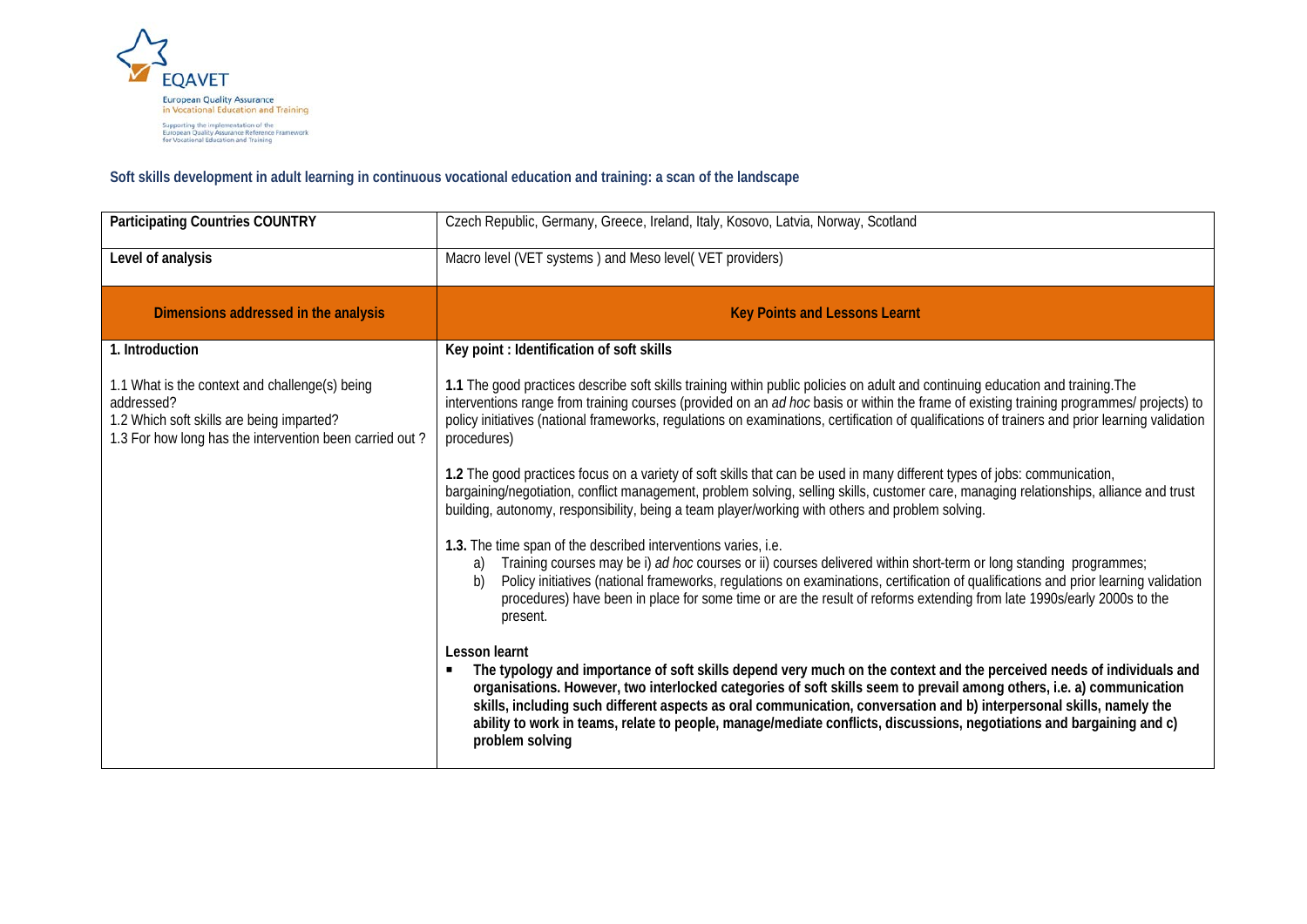| 2. Stakeholders and partners                                     | Key points:                                                                                                                                 |
|------------------------------------------------------------------|---------------------------------------------------------------------------------------------------------------------------------------------|
|                                                                  | 1. Policy areas associated with soft skills and challenges in developing adult learners'soft skills within AL/CVET programmes               |
| 2.1 Who is the target group of the good practice,                |                                                                                                                                             |
| e.g.employed adult learners, unemployed adult learners,          | 2.1. Target groups are diverse and include: school staff (teachers/trainers, school psychologists and special educators, kindergarten       |
| other?                                                           | assistants), further education learners, trainers of adult learners, employees, unemployed, job seekers, beginner entrepreneurs,            |
| 2.2 Who are the users of the good practice, e.g.:                | groups at risk of social exclusion                                                                                                          |
| employers, employment services, other?                           |                                                                                                                                             |
| 2.3 Who are the institutions and partners involved in the        | 2.2 Users of the described good practices: teachers/ trainers, examiners, learners, employees, employers, LLL providers, employment         |
| good practice, and what is the nature of their                   | services, experts (in subject matters and psychology), unemployed, job seekers, beginner entrepreneurs, groups at risk (pre-                |
| participation?                                                   | retirement age people, adults with no primary and secondary education, individuals with low basic skills)                                   |
| 2.4 What main challenges do teachers/trainers face in            |                                                                                                                                             |
| fostering adult learners'soft skills within AL/CVET              | 2.3 Participation of stakeholders involve: Ministries, State Agencies/Governmental bodies, Sector Skills Councils, Research Centres,        |
| programmes, e.g. curriculum development, pedagogy,<br>assesment? | VET teachers/trainers training centers, social partners(e.g. employers and employers' associations).                                        |
|                                                                  | 2.4 Challenges are context related and, consequently, they arise from diferent sources, for example:                                        |
|                                                                  | a) the pressure from the training providers to make skills embedded in units/courses order to maximise income for the                       |
|                                                                  | providers; b) the conditions for training delivery (i.e. time, place and pace that suits both the training provider and the learner),       |
|                                                                  | the assessment of learning, the development of awards and training material due to the fast change within certain sectors, c)               |
|                                                                  | type of soft skills to be developed, how these will be adressed in curriculum development and which pedagogical strategies will             |
|                                                                  | be used to develop them, d) need for education systems to provide a mechanism for the recognition of knowledge and skills                   |
|                                                                  | acquired outside the formal education system, thereby increasing personal career development and mobility opportunities,                    |
|                                                                  | while saving the individual's time and financial resources.                                                                                 |
|                                                                  |                                                                                                                                             |
|                                                                  | Lessons learnt                                                                                                                              |
|                                                                  | 1. Policy areas associated with soft skills development are:                                                                                |
|                                                                  | Social inclusion: associated with unemployed, job seekers, employees and beginner entrepreneurs, groups at risk of                          |
|                                                                  | social exclusion (such as pre-retirement age people, adults with no primary and secondary education, individuals with<br>low basic skills); |
|                                                                  | Employability: associated with a) acquired qualifications (in which case, soft skills complement the knowledge gained in                    |
|                                                                  | education/training with the requirements of professional roles), b) the acquisition of specialised qualifications;                          |
|                                                                  | Organizational effectiveness : associated with management of classes (with students showing learning difficulties                           |
|                                                                  | and/or behavioral problems, or difficulties coming from different mother tongue and culture) and school counseling                          |
|                                                                  | services (crisis intervention and conflict resolution).                                                                                     |
|                                                                  |                                                                                                                                             |
|                                                                  | 2. Main challenges in developing adult learners' soft skills                                                                                |
|                                                                  | The main challenges in developing adult learners' soft skills within AL/CVET programmes seem to be linked to a) the                         |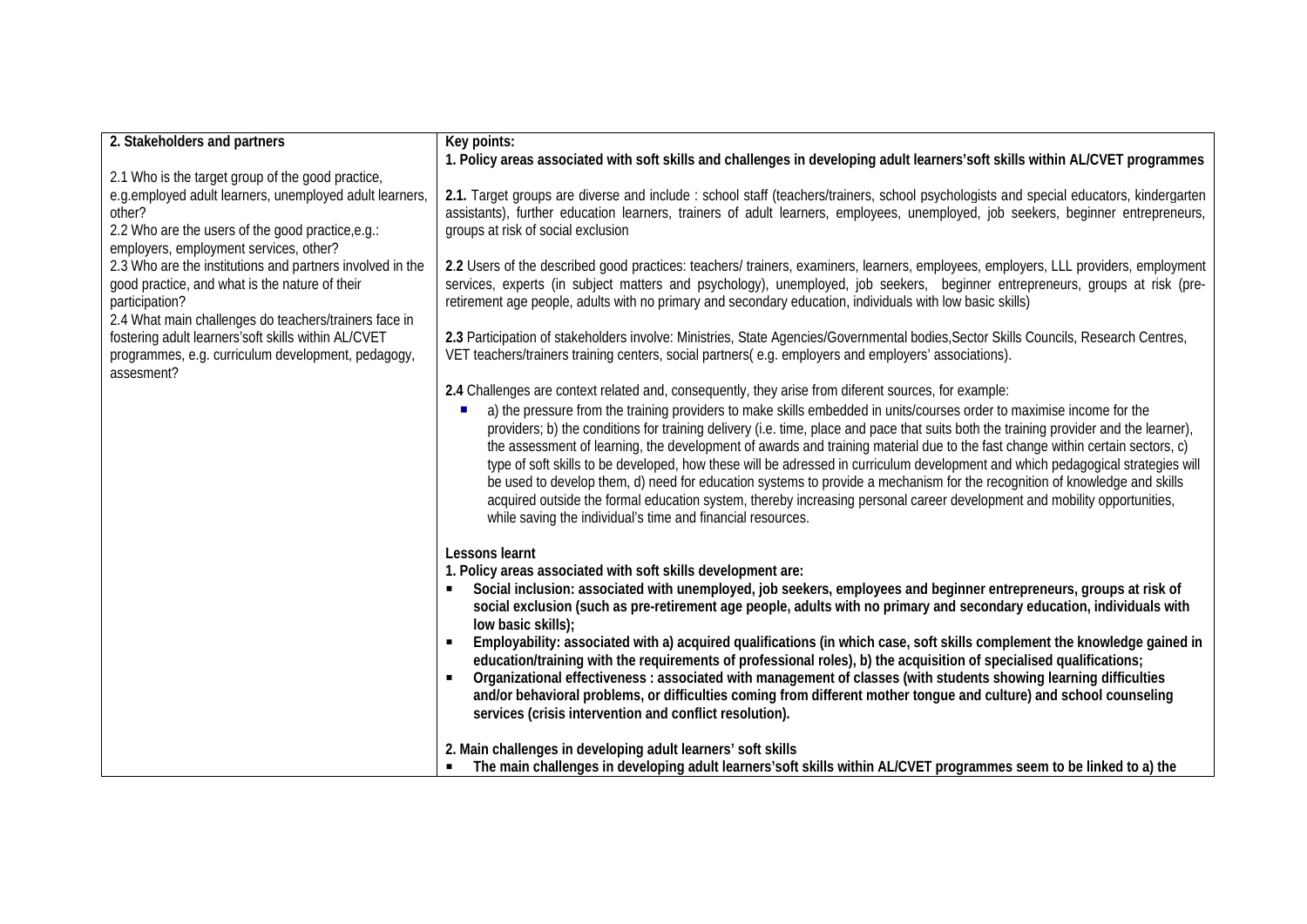<span id="page-2-2"></span><span id="page-2-1"></span><span id="page-2-0"></span>

|                                                                                                                                                                                                                                                     | identification of the kind of soft skills to be developed and b) how these soft skills will be adressed in i) developing the<br>curriculum, ii) defining the adequate pedagogical strategies and iii) assessing/measuring outcomes.                                                                                                                                                                                                                                                                                                                                                                                                                                                                                                                                                                                                                                                                                                                                                                                                                                                                                                                                                                                                                                                                                                                                                                                                                                                                                                                                                                                                                                                                                                                                                                                                                                                                                                                                                                           |
|-----------------------------------------------------------------------------------------------------------------------------------------------------------------------------------------------------------------------------------------------------|---------------------------------------------------------------------------------------------------------------------------------------------------------------------------------------------------------------------------------------------------------------------------------------------------------------------------------------------------------------------------------------------------------------------------------------------------------------------------------------------------------------------------------------------------------------------------------------------------------------------------------------------------------------------------------------------------------------------------------------------------------------------------------------------------------------------------------------------------------------------------------------------------------------------------------------------------------------------------------------------------------------------------------------------------------------------------------------------------------------------------------------------------------------------------------------------------------------------------------------------------------------------------------------------------------------------------------------------------------------------------------------------------------------------------------------------------------------------------------------------------------------------------------------------------------------------------------------------------------------------------------------------------------------------------------------------------------------------------------------------------------------------------------------------------------------------------------------------------------------------------------------------------------------------------------------------------------------------------------------------------------------|
| 3. Methodological approach                                                                                                                                                                                                                          | Key point: Focus on what works for whom                                                                                                                                                                                                                                                                                                                                                                                                                                                                                                                                                                                                                                                                                                                                                                                                                                                                                                                                                                                                                                                                                                                                                                                                                                                                                                                                                                                                                                                                                                                                                                                                                                                                                                                                                                                                                                                                                                                                                                       |
| 3.1 What methodology has been used to address the<br>initial issue(s) and lead to a successful outcome? In<br>what way has it been a participatory process?<br>3.2 Which pedagogical strategies did work best<br>in developing this type of skills? | 3. 1 Methodological procedures vary depending on the level of analysis (macro or meso level)<br>At macro level, policy initiatives (e.g. frameworks and regulations) are characterized by the involvement of social partners<br>a)<br>(Sector Skils Councis, Chambers of Commerce and Industry, trade unions, voluntary organisations) who ensure the relevance<br>of the skills to the occupational role and any other relevant qualifications which a learner is required to achieve, confirm the<br>practical relevance of regulations;<br>At meso level, provision interventions feature such methodological procedures as i) trainers initially training in-house<br>b)<br>supervisors/managers as work based assessors, ii) embedded learning, implying a thourough need analysis at the workplace,<br>iii) project work, inluding" piloting" of learning coutcomes in real life context, and iv) modular approach, including writing case<br>studies, v) blend learning (distance and in-class learning), role playing, case studies.<br>3.2 Methodologies such as experiential learning, embedded learning, blend learning together with pedagogical statregies such as<br>project work and case studies are used to the detriment of more traditional delivery modes.<br>Lesson learnt<br>Methodologies echo such principles as a) not everyone learns in the same way, as epitomised in Kolb'1s experiential<br>$\blacksquare$<br>learning theory (ELT) and Gardner's theory of multiple intelligences <sup>2</sup> (MI), b) active learning (e.g. cooperative learning,<br>project- based learning), and c) transformative learning, defined by Mezirow <sup>3</sup> (TL) as making meaning of learners'<br>experiences through reflection. At the heart of the above-mentioned theories and methodologies of adult learning, there<br>is centrality of experience, together with transformative learning whereby adult learning is perceived as a means of<br>personal and social transformation. |
| 4. Validation                                                                                                                                                                                                                                       | Key point: "Fit for purpose" practices                                                                                                                                                                                                                                                                                                                                                                                                                                                                                                                                                                                                                                                                                                                                                                                                                                                                                                                                                                                                                                                                                                                                                                                                                                                                                                                                                                                                                                                                                                                                                                                                                                                                                                                                                                                                                                                                                                                                                                        |

<sup>-</sup><sup>1</sup> Kolb, Y. Alice and Kolb, A.David (2008). *Experiential Learning Theory: A Dynamic, Holistic Approach to Management Learning, Education and Development. Available at* <http://learningfromexperience.com/media/2010/08/ELT-Hbk-MLED-LFE-website-2-10-08.pdf>

<sup>2</sup> Gardner, H. (2011*) Multiple Intelligences : The First Thirty Years.* Available a[t https://howardgardner01.files.wordpress.com/2012/06/intro-frames-of-mind\\_30-years.pdf](https://howardgardner01.files.wordpress.com/2012/06/intro-frames-of-mind_30-years.pdf)

<sup>3</sup> Mezirow, J. (1997). Transformative Learning: Theory to Practice*. New directions for adult and continuing education,* no. 74, Summer 1997. Jossey-Bass Publishers. Available at [www.hrdmax.com/images/column\\_1325932983/Mezirow%20Transformative%20Learning.pdf](http://www.hrdmax.com/images/column_1325932983/Mezirow%20Transformative%20Learning.pdf)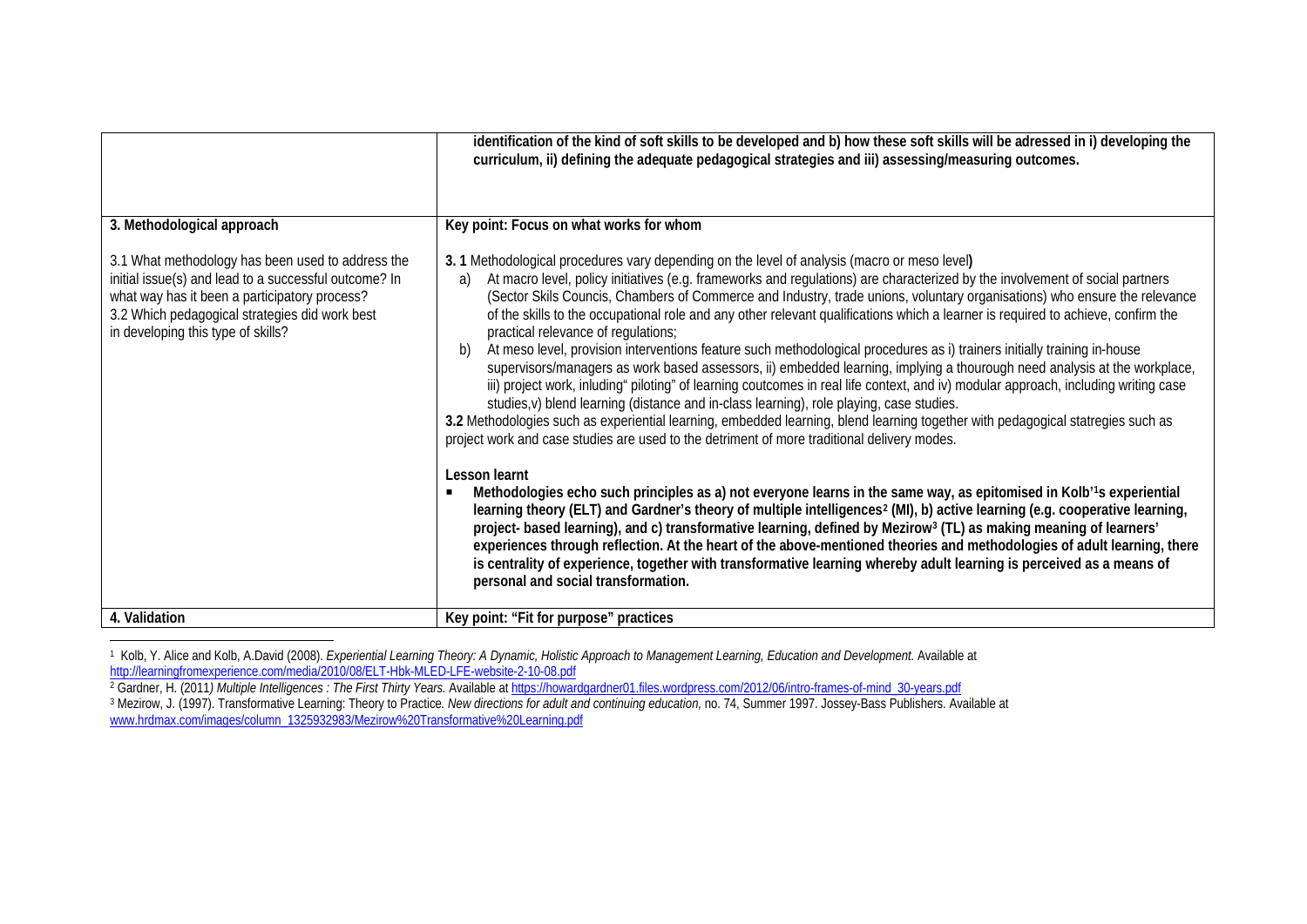| Confirmation by employers and learners that the<br>practice addresses their training needs, i.e.<br>Has the good practice been validated with the<br>stakeholders/final users? If so, please describe it briefly. | The purpose of validation is to ensure the relevance of AL/CVET interventions in the field of soft skills training but there are slight<br>nuances according to the type of intervention, i.e. a) to ensure that frameworks and regulations are consistent with and contribute to<br>VET national stategies and policies, b) to ensure that the training is securely located within national frameworks and regulations, c) to<br>ensure that the training offers a valuable learning experience to learners.<br>Lesson learnt<br>Positive and proactive engagement with stakeholders is perceived as a critical factor in ensuring the quality of AL/CVET<br>interventions in the field of soft skills training, both at macro level (policy frameworks and regulations) and at meso level<br>(AL/CVET courses/programmes). Active participation of learners, employees and employers is acknowledged as being a<br>guarantee that the inervention is "fit for purpose", i.e. it fulfils stakeholders' requirements, needs or expectations.                                                                                                                                                                                                 |
|-------------------------------------------------------------------------------------------------------------------------------------------------------------------------------------------------------------------|----------------------------------------------------------------------------------------------------------------------------------------------------------------------------------------------------------------------------------------------------------------------------------------------------------------------------------------------------------------------------------------------------------------------------------------------------------------------------------------------------------------------------------------------------------------------------------------------------------------------------------------------------------------------------------------------------------------------------------------------------------------------------------------------------------------------------------------------------------------------------------------------------------------------------------------------------------------------------------------------------------------------------------------------------------------------------------------------------------------------------------------------------------------------------------------------------------------------------------------------|
| 5. Lessons learnt                                                                                                                                                                                                 | Key point: Unlocking the value of soft skills                                                                                                                                                                                                                                                                                                                                                                                                                                                                                                                                                                                                                                                                                                                                                                                                                                                                                                                                                                                                                                                                                                                                                                                                |
| 5. 1 What are the key messages and lessons learnt to<br>take away from your good practice experience?<br>5.2 How long did it take to learn lessons and identify key<br>success factors?                           | 5.1 Some helpful insights emerge from the good practices on soft skills training and learning in AL/CVET:<br>Need to develop comprehensive training systems for professionals, including the acquisition of kowledge as well as hard and soft<br>skills:<br>Acknowledgment of key role played by stakeholders (e.g.enterprises, social partners, employers, employees, professionals) in<br>developing a) policy on soft skills (regulations, frameworks) at system level and b) training courses on soft skills at VET provider<br>level;<br>Responding to industry needs by delivering industry-driven and entreprise led training<br>Researching best practice by keeping a close eye on what is happening internationally<br>$\blacksquare$<br>Supporting the development of meaningful careers<br>л<br>Addressing specific quality issues, e.g. scrutiny procedures to ensure that soft skills are delivered in dedicated units or embedded<br>л<br>within a unit and or course, cooperative work by employees and employers in planning the mode of delivery, learning goals, and<br>content.<br>5.2 Length of time to learn lessons and identify key success factors is hardly mentioned or, if mentioned, it is not clear how it may |
|                                                                                                                                                                                                                   | influence or may have influenced the review of the intervention.                                                                                                                                                                                                                                                                                                                                                                                                                                                                                                                                                                                                                                                                                                                                                                                                                                                                                                                                                                                                                                                                                                                                                                             |
|                                                                                                                                                                                                                   | Lessons learnt<br>Unlocking the value of soft skills in AL/CVET training constitutes a challenge for both VET systems and providers, including<br>curriculum developers, teachers/trainers and assessors.                                                                                                                                                                                                                                                                                                                                                                                                                                                                                                                                                                                                                                                                                                                                                                                                                                                                                                                                                                                                                                    |
|                                                                                                                                                                                                                   | A strong point that underpins Member States approaches to soft skills training is the fact that AL/CVET interventions in the<br>field of soft skills are subject to the same quality guiding principles as those used to support the evaluation and quality<br>improvement of VET systems and/or VET providers, i.e.                                                                                                                                                                                                                                                                                                                                                                                                                                                                                                                                                                                                                                                                                                                                                                                                                                                                                                                         |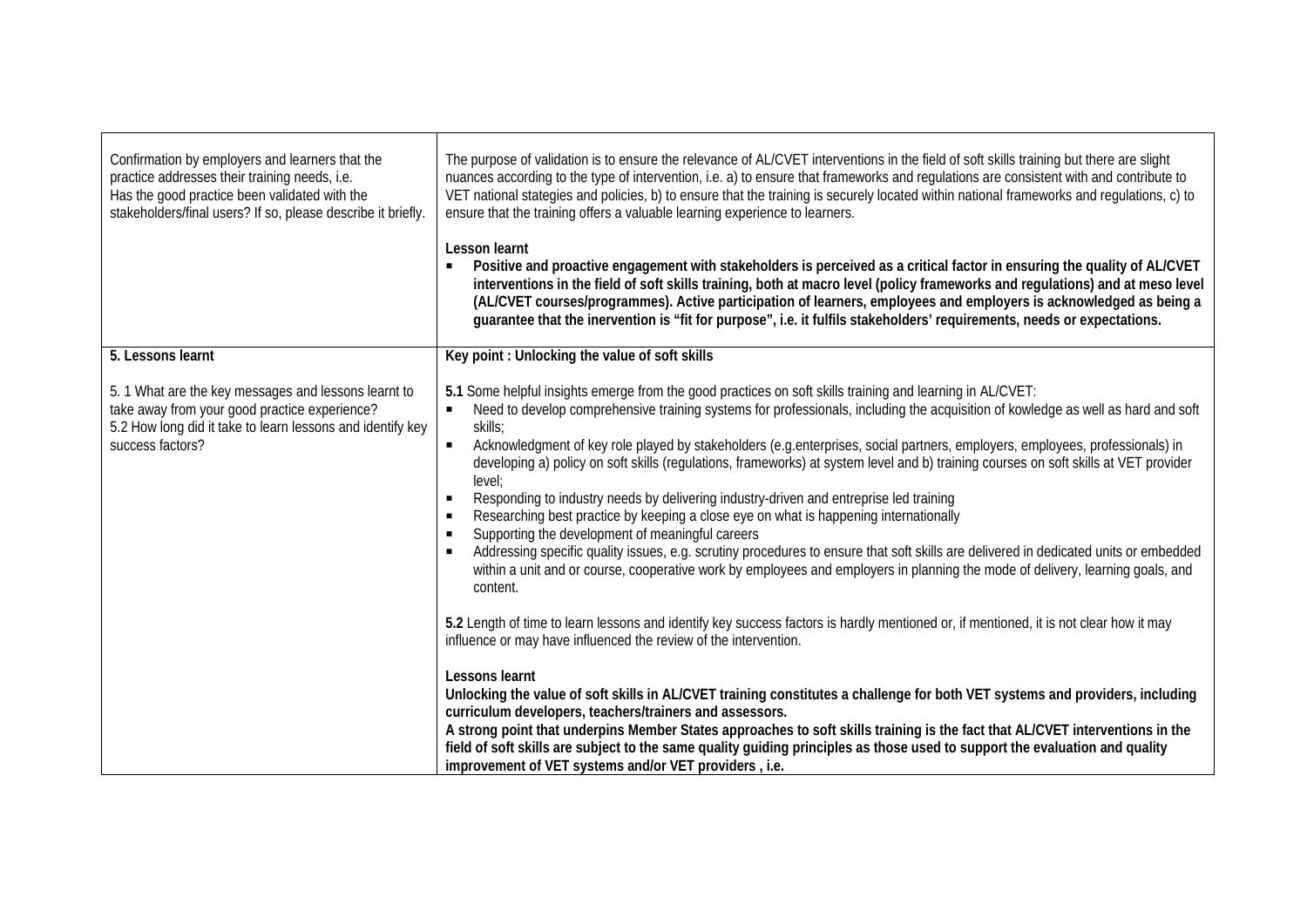|                                                                                                                                                                                                                                                          | close cooperation with stakeholders (learners, teachers/trainers, employers) in framing and regulating those<br>a)<br>interventions as well as in conceptualising, planning the mode of delivery, setting learning goals/objectives and<br>content of AL/CVET training programmes on soft skills;<br>identification of both employers and learners' needs in the field of soft skills training.<br>b)<br>A less clear point seems to be the evaluation of the interventions, inluding the impact evaluation of policy initiatives at<br>system level and the assessment of soft skill attainment for judgement of quality and standards of soft skills training<br>programmes.                                                                                                                                                                                                                                                                                                                                                                                                                                                                                                                                                                                                                                                                                                                                                                                                                                                                                                                                                                                                                                                                                                                                                                                                                                                                                                                                                                                                  |
|----------------------------------------------------------------------------------------------------------------------------------------------------------------------------------------------------------------------------------------------------------|---------------------------------------------------------------------------------------------------------------------------------------------------------------------------------------------------------------------------------------------------------------------------------------------------------------------------------------------------------------------------------------------------------------------------------------------------------------------------------------------------------------------------------------------------------------------------------------------------------------------------------------------------------------------------------------------------------------------------------------------------------------------------------------------------------------------------------------------------------------------------------------------------------------------------------------------------------------------------------------------------------------------------------------------------------------------------------------------------------------------------------------------------------------------------------------------------------------------------------------------------------------------------------------------------------------------------------------------------------------------------------------------------------------------------------------------------------------------------------------------------------------------------------------------------------------------------------------------------------------------------------------------------------------------------------------------------------------------------------------------------------------------------------------------------------------------------------------------------------------------------------------------------------------------------------------------------------------------------------------------------------------------------------------------------------------------------------|
| 6. Quality assurance<br>6.1 How is the process of developing learners' soft skills<br>quality assured?<br>6.2 What are/were the measures that need(ed) to be<br>put in place for the good practice to be institutionally and<br>financially sustainable? | Key point: Enhancing employability through quality assurance<br>6.1 The process of ensuring the development of learners' soft skills comprises a) at macro level such legal initiatives as national skills<br>frameworks, regulations, certification and validation of prior learning systems; at provision level: i) use of the EQAVET quality cycle<br>(plan- implement-monitor-review), ii) training assessors to equip them with the neccesary expertise and skills, ii) validation,<br>verification and external authentication of provided training<br>6.2 Institutional sustainability seems to be unproblematic when the described good practice is at system level or is part of a long<br>standing training programme. Financial sustainability for some of the interventions, in particular participation in training courses, seems<br>to depend on two sources of funding. i.e. ESF co-funding and individuals' fees.<br>Lessons learnt:<br>Three main policy goals have contributed to the development and implementation of the EQAVET Framework over the<br>last decade, which include: a) to widen participation in VET programmes, namely AL/CVET programmes and b) to<br>enhance employability and lifelong learning. The impact of quality assurance in employability, can be considered in<br>three dimensions:<br>Policy makers at all levels have developed a more sophisticated understanding of i) the complexity of the<br>workplace, ii) the needs of employers and employees in a variety of work settings (e.g.public and private, large and<br>small, self-employment and iii) employment) and an appreciation of the diversity of attributes that contribute to<br>employability (knowledge, "hard" and " soft" skills)<br>There has been a wider debate on the nature of employability, whereby employment and career paths go beyond<br>2.<br>the first destination of VET programme completers<br>There is an increasing awareness of the diversity of activities of AL/CVET providers and a sharing of good practice<br>3.<br>in the sector. |
| 7. Conclusion                                                                                                                                                                                                                                            | Key point:                                                                                                                                                                                                                                                                                                                                                                                                                                                                                                                                                                                                                                                                                                                                                                                                                                                                                                                                                                                                                                                                                                                                                                                                                                                                                                                                                                                                                                                                                                                                                                                                                                                                                                                                                                                                                                                                                                                                                                                                                                                                      |
| Conclude, explaining the impact/usefulness of your                                                                                                                                                                                                       | Most of the the examples of good practices highlight the value of the described interventions which include, for example,<br>the institutionalisation of validation procedures (through agreements established between government body and VET institutions),<br>$\blacksquare$                                                                                                                                                                                                                                                                                                                                                                                                                                                                                                                                                                                                                                                                                                                                                                                                                                                                                                                                                                                                                                                                                                                                                                                                                                                                                                                                                                                                                                                                                                                                                                                                                                                                                                                                                                                                 |